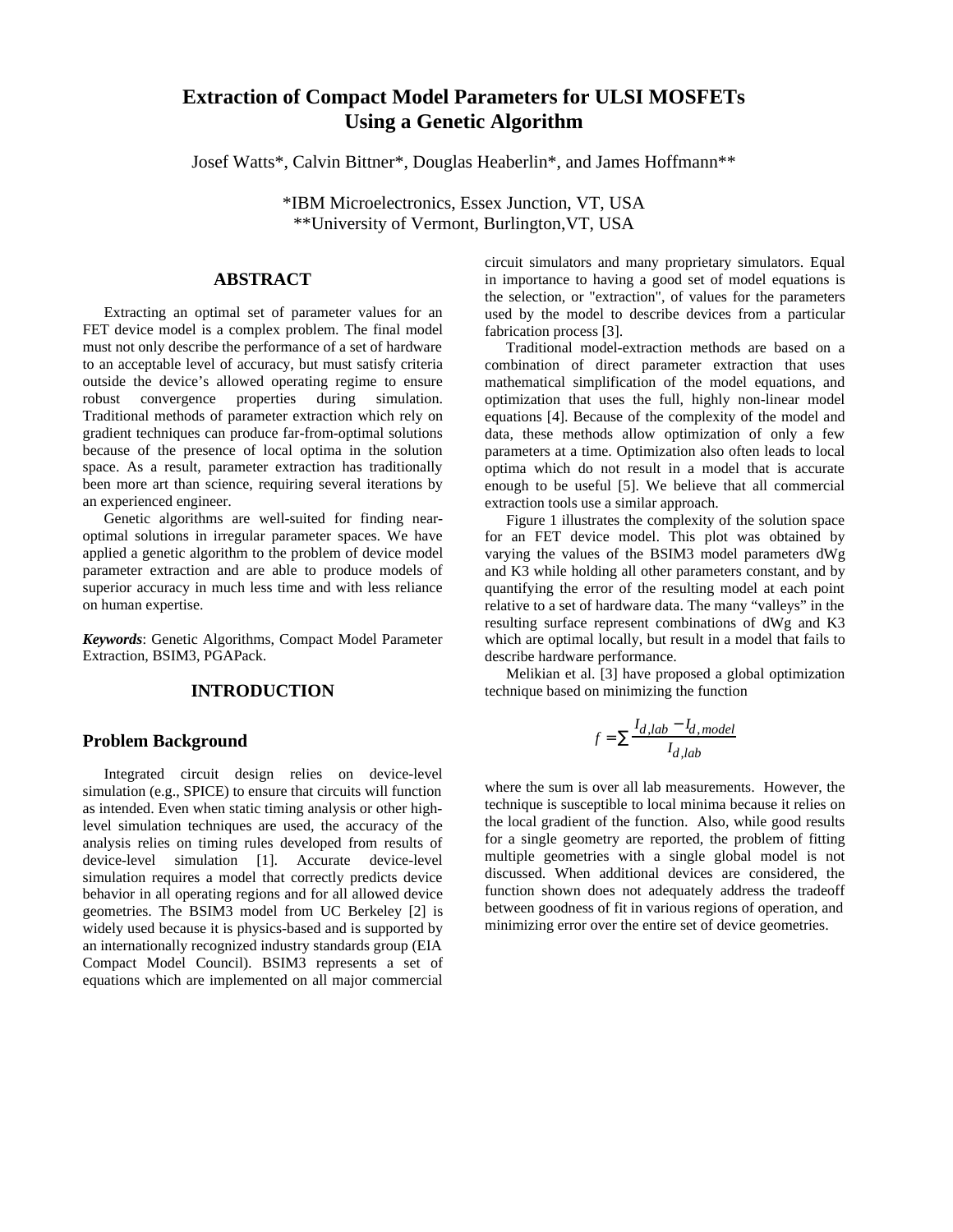

Figure 1: Device model error versus various values of BSIM3 parameters dWg and K3.

## **Genetic Algorithms**

Genetic algorithms (GAs) are a class of computer programs that use principles from biological evolution to model adaptive behavior. Although they have been used in the pure sciences to model and study natural and social systems, they have also been applied with great success to optimization problems [6,7]. GAs tend to search many portions of a solution space simultaneouly, a characteristic which reduces their susceptibility to local optima.

In the parlance of GA optimization, an "individual" represents a potential solution in the problem domain. A population of individuals is created, usually randomly, and each individual is rated on its "fitness" or ability to satisfy a set of criteria specified by the user. The individuals judged to be most fit are allowed to "mate," producing a new population of individuals, each having some characteristics of both parents. Less-fit individuals do not propagate. This process continues for many generations, with the occasional random mutation thrown in, until a stopping criterion is satisfied. The most fit individual of the final population is then output as the problem solution.

#### **IMPLEMENTATION**

We selected PGAPack as the platform for our system; it is a general-purpose, public-domain genetic algorithm software library developed at Argonne National Laboratories [8]. We found PGAPack to be efficient, well documented, easily modifiable and, in general, a flexible

and robust platform on which to implement our extraction  $tool.<sup>1</sup>$ 

PGAPack requires that the user define a representation for individuals in the problem domain of interest and provide a "fitness function" to evaluate each individual.

#### **Representation**

Each individual produced by our GA is essentially a string of 51 floating-point numbers, each corresponding to a parameter in the BSIM3 model. In order to ensure that certain key parameters are physically meaningful and to reduce the size of the search space, we excluded some model parameters from our representation. Parameters such as  $t_{ox}$ , which can be directly measured in the lab, are fixed at their measured value for the duration of the GA run. Values for other parameters with a strong effect on the fit to hardware data are determined by a physically motivated measurement, but are not held strictly constant. Instead, prior to evaluating an individual, our fitness function calculates appropriate values for these parameters, given the set of parameter values produced by the GA, by forcing an exact fit to pre-selected measured currents.

#### **Fitness Function**

l

Key to the success of any GA-based optimization is a fitness function that can condense all salient aspects of an individual into a single scalar fitness value which accurately reflects the merits of the proposed solution relative to others. Our fitness function is, by necessity,

<sup>&</sup>lt;sup>1</sup>More information on PGAPack, including downloadable source code and the user's guide cited in the References, is available on the world wide web at *http://www.mcs.anl.gov/pgapack*.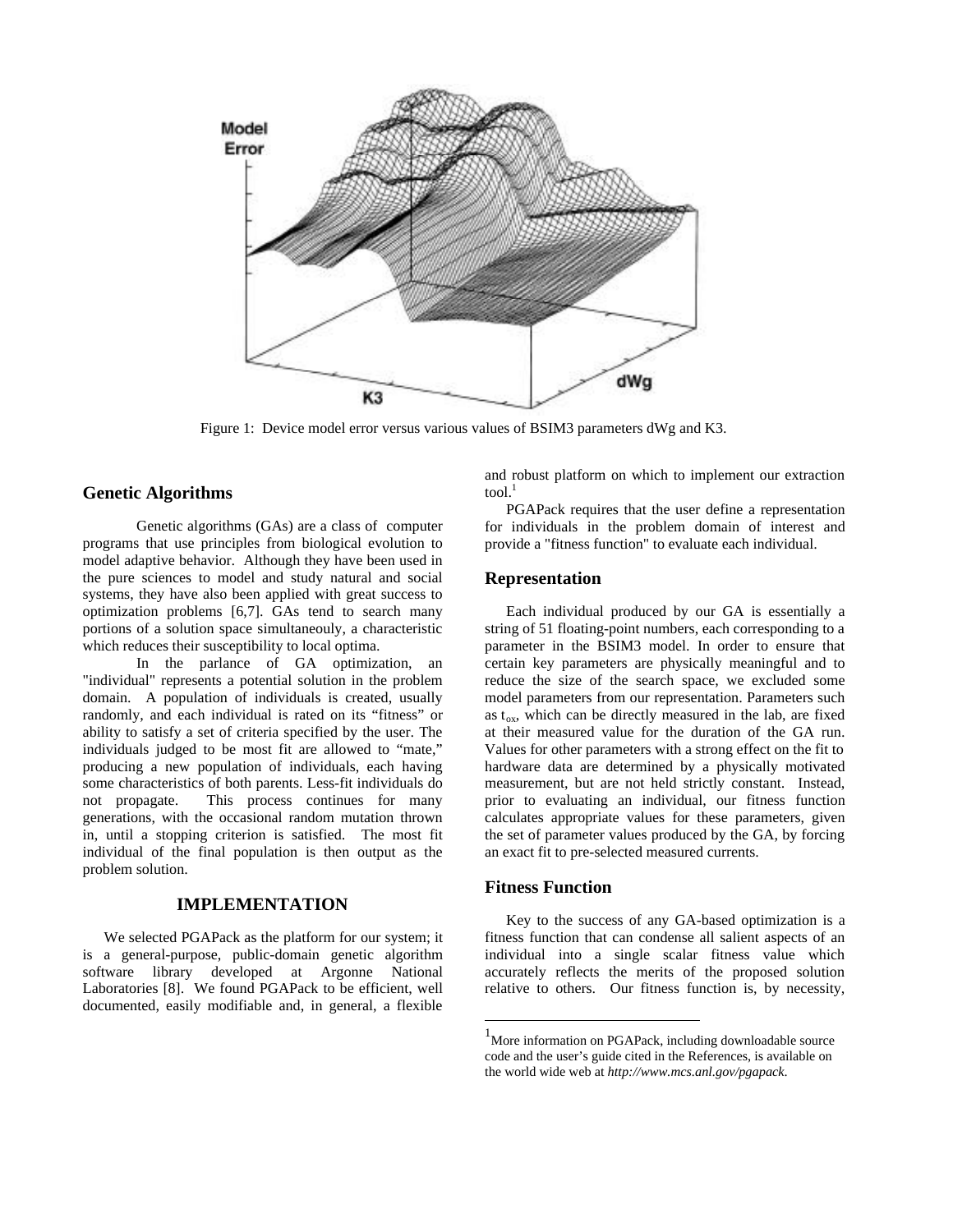fairly complex; to assess a model fit, the function compares model performance to data measured at hundreds of bias conditions, and also evaluates model characteristics at bias conditions for which no data exists.

The lab data which fully characterize a given device design over all biases and geometries may include 10,000 to 20,000 individual measurements. Having the GA evaluate thousands of individuals at so many bias conditions is not feasible. However, because the drain current varies in a nearly linear fashion in many regions of operation and the model is constructed to reproduce the observed shape, much of this data is nearly redundant and can be culled to create a manageable set of data which still effectively captures device performance.

To provide a reasonable tradeoff between errors in different operating regions and different geometries, our fitness function translates errors from the domain of the model (drain current) to the input range of the model (applied terminal voltages). The translation has the result of similarly weighting a threshold-voltage error in the subthreshold region of a short wide transistor to a threshold voltage error in the high overdrive region of a long narrow transistor. Specifically, the function used is

$$
\frac{I_{d,lab} - I_{d,model}}{vI_{d,model}}, V_g > V_{threshold}
$$
  

$$
\frac{\log(I_{d,lab} / I_{d,model})}{v \log(I_{d,model})}, V_g > V_{threshold}
$$

We chose to use  $log(I_d)$  in the subthreshold region because the drain current is an exponential function of the gate bias in this region. In practice, a smoothing function is applied in the transition region around the threshold voltage where the actual current changes smoothly from exponential to linear. Figure 2 illustrates the translation of errors from domain to range; the gradient shown is with respect to input voltage rather than with respect to the parameters being fit.

To meet the needs of analog circuit designers, the model must accurately predict current derivatives as well as the drain current. Since drain current is a strong function of gate voltage in regions of interest for analog design,

 $g_m \frac{dI_d}{dV}$ *dVg*  $\overline{\phantom{a}}$  $\overline{a}$ will be reasonably predicted if the drain current

is well predicted. However, in the saturated region of operation (no channel near the drain), the drain voltage has a weak but key effect on the drain current, which is quantified by the current derivative with respect to drain voltage (*gds*). After discussions with analog designers, we selected a measurement that correlates well with the way analog designers use the model. Conceptually, we plot the

ratio  $\frac{g_m}{g}$  (self-gain) versus drain current for both model *gds*

and measurement and then compare the plots.



Figure 2: Translation of model errors from domain to range.

For self-gain evaluation, we prefer to compare model and hardware at the same current rather than at the same voltage because analog circuits typically establish an operating point by fixing current. But the model requires voltages as inputs and produces currents and derivatives as *output*; thus it is not feasible to evaluate at the current values measured in the lab. Instead, during initialization of our extraction tool, we fit the measured self-gain data to a power series expansion:

$$
\frac{g_m}{g_{ds}} = \alpha_i (I_d)^i \qquad (i = 1 \text{ to } 5).
$$

To evaluate each individual, the fitness function then compares the model self-gain at various current values to the self-gain produced by this power series at the same current rather than comparing the model directly to measured data.

 It's possible to build a model that fits the measured data well, but has other undesirable characteristics. For example, a model that produces negative current derivatives at bias conditions beyond the device's physical operating range may prevent a circuit simulator from converging to a solution. Goodness of fit to measured data also does not guarantee that the model will scale linearly with very large width, or scale inversely with very large length. These possible problems are tested as each individual is evaluated; a penalty proportional to the magnitude of any problems found is added. In this way, all modeling criteria that can be quantified are addressed simultaneously rather than sequentially over the course of several iterations with a traditional extraction tool.

#### **RESULTS**

As a rough metric of our model accuracy relative to measured data, we routinely use a count of the number of data points for which the model does not predict drain current to within target thresholds set for each region of